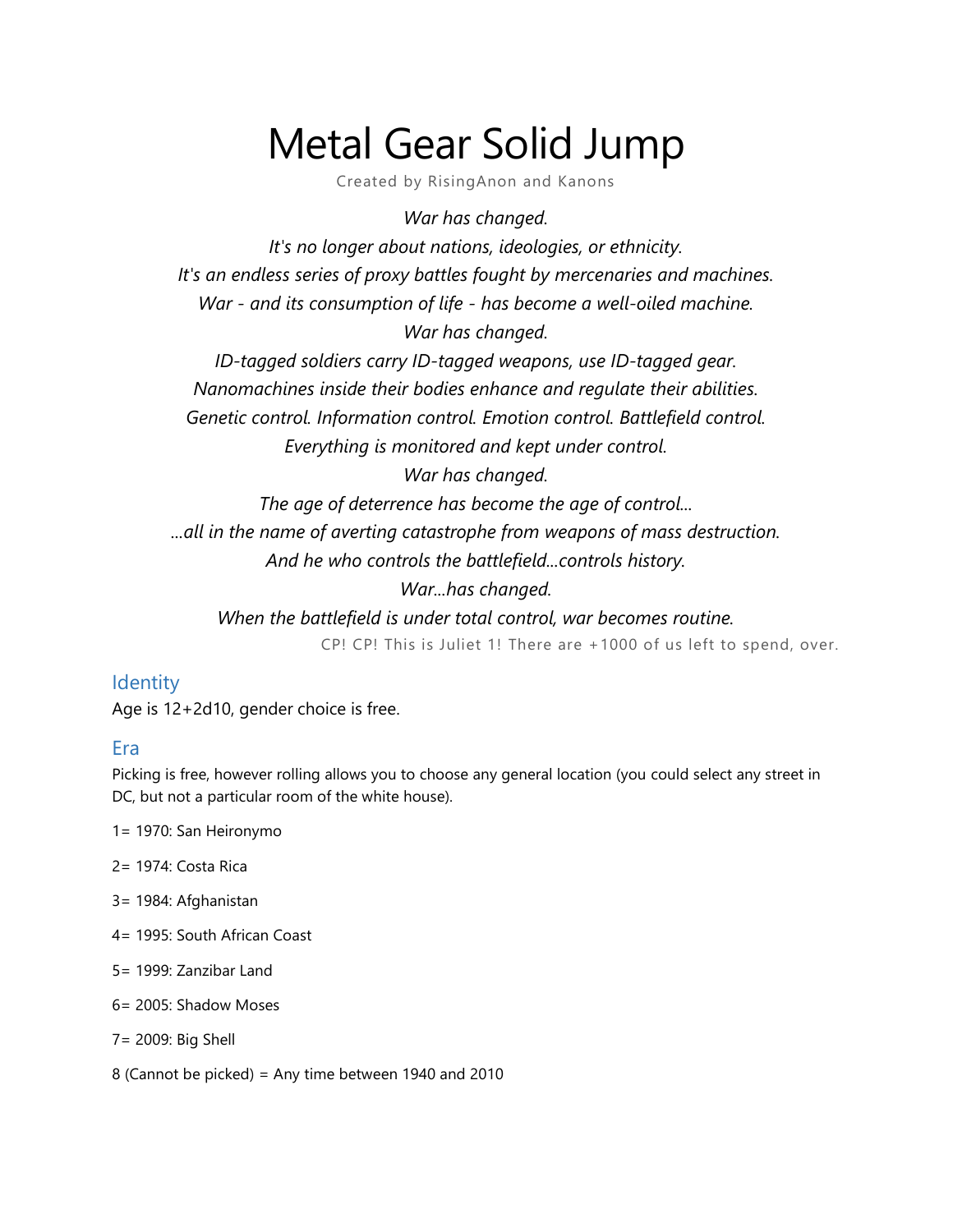# **Backgrounds**

**Drop-In (Free):** Free 2nd language appropriate to your starting location, otherwise same as usual

**Combat Unit (100cp):** You've served with distinction in either your home nation's military or a PMC. From here it's your choice to remain with your unit or move on to new prospects, but you'll remain on good terms with your comrades regardless.

R&D Unit (100cp): You've worked with Research and Development labs in developing and/or testing advanced military equipment. Whether or not you have a formal degree your skills and work record are enough to open a lot of doors.

**Intel Unit (200cp):** You would have a decorated career if most of it wasn't classified. Your work in intelligence, counter-intelligence, and covert ops has given you both the skills and connections for the shadiest jobs the world has to offer.

# Skills

First skill for each background (and 2<sup>nd</sup> for Intel) is free. Other skills are 50% off for same background.

### Drop-In

**Survival Viewer!** 50cp: You have knowledge of foraging and preparing food in the wild, you generally know how to avoid food poisoning but even if you don't your digestive system seems especially hardy. In addition Drop-ins can also increase their natural healing rate by eating good-quality food.

**Jumping Spider** 200cp: Your flexibility, speed, and agility are significantly increased. Climbing and leaping around a jungle canopy is trivial for you. However using these enhanced abilities burns through your stamina at a prodigious rate, better keep some snacks handy.

**BEES!!!** 400cp: Pick one type of animal or small drone (from MGS). A group of them will be yours to lead. Maximum number available depends on size and physical ability (a nest of bees, a dozen unarmed Cyphers, 5 Wolves, 1 Elephant). More intelligent minions will be less dependent on direct orders, for better or worse, and they will perform better at certain tasks based on their natural behavior (predators can track and disable targets, scavengers scavenge, herbivores distract or evade). Losses will automatically be replaced with time, up to 30 days for your entire complement. Improved coordination with **Psychic**.

**Psychic** 600cp: The true power of the mind is unlocked to you, provides powers such as psychic communication and remotely moving light objects (typical limit is 100lb). Can specialize in Telepathy to read minds (and save data) as well as commune with the dead, or Telekinesis to shield yourself from incoming projectiles (requires constant focus) and levitate. An otherwise normal person would take around 7 years to soft-cap their own specialization, plus another 10 for all non-specialty powers.

#### Combat

**Marksman** 100cp: You have enough training to use most firearms within listed ranges and hit both stationary and moving targets reliably. Better than most grunts, but don't expect to out-shoot the likes of Revolver Ocelot or The End just yet.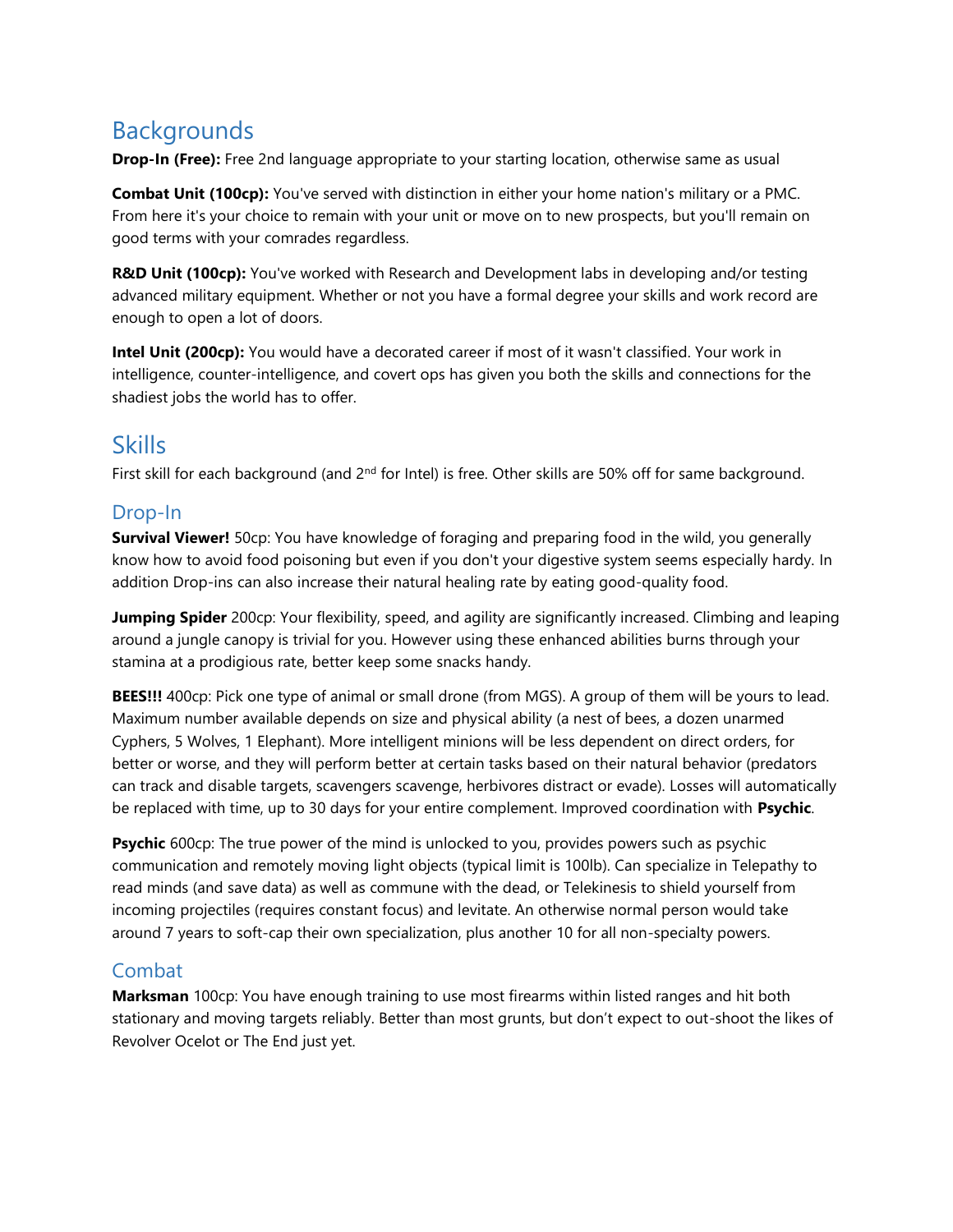**10-Year Vet** 200cp: Between the assorted weirdness of the MGS universe, and old-fashioned fear and nerves, there's a lot for a soldier around here to deal with mentally. Thankfully you have dealt with it, and know how to keep a clear head in crazy situations.

**IT'S NOT OVER YET** 400cp: Through improved resilience and plain old stubbornness, you can survive things that would break most men. Injuries are business as usual for you, as long as the affected area still works you can fight with it. Additionally you are nigh-impervious to torture, even over extended periods.

**CQC** 600cp: Close Quarters Combat, a martial art for the modern age developed by legendary soldiers The Boss and Naked Snake. You've managed to surpass the basic understanding shown by many soldiers and achieve true mastery. Your skill and spatial awareness has reached the point where you can floor a 4-man fireteam before they can even react. Grants peak-human strength with **IT'S NOT OVER YET**.

#### R&D

**I've got science** 100cp: You have a solid understanding in a wide variety of scientific and engineering disciplines, enough to at least interest most R&D labs. You can also specialize in one field, allowing you to achieve true mastery much quicker than normal.

**Omni-Keyed** 200cp: From bypassing an ID lock, to hotwiring a car, to cracking DRM; getting enemy equipment to work for you is rarely an issue. Does not apply to breaking & entering, physical or otherwise.

**Box-tech** 400cp: Cardboard boxes that can produce a smoke cloud? Check. Poison Cigars? Check. A mine-detector the size of a Walkman? Check. Building the sort of gadgets that MGS protagonists rely on is your thing.

**A New Age of Warfare** 600cp: Metal Gear, a weapon capable of bringing an entire nation to its knees (in theory). Your engineering talents have extended to the point you can create these war machines, even automate them with AI, provided you have enough time and resources. With **Box-tech** you can also invent things like man-portable Railguns and Stealth Camo.

#### Intel

**Lay of the Land** 100cp (Free Intel): Wherever you start out, you have an understanding of the local terrain, culture, and local goings-on as if you had spent your whole life there. When visiting other locations, you can achieve this level of familiarity much faster than most.

**Trained Eye** 100cp (Free Intel): Memorizing small details comes naturally to you. If something in a building doesn't match the floor plan, or if someone's been in a safehouse since you last saw it, you'll spot it much easier now.

**No nation we inhabit…** 200cp: but a language. Pick 2 real world languages, you now can speak and read these at the level of a native. In addition you pick up on new languages twice as fast and have an innate talent for cryptology. This also effects computer languages, but will not benefit your computer science skills otherwise any more than knowing 15 spoken languages would make one a better orator.

**Fairy Disguise** 400cp: Disguise skill. Let's you create disguises from materials and patterns you find on and off the field, and makes it easier mimic other people's mannerisms to pass off as them.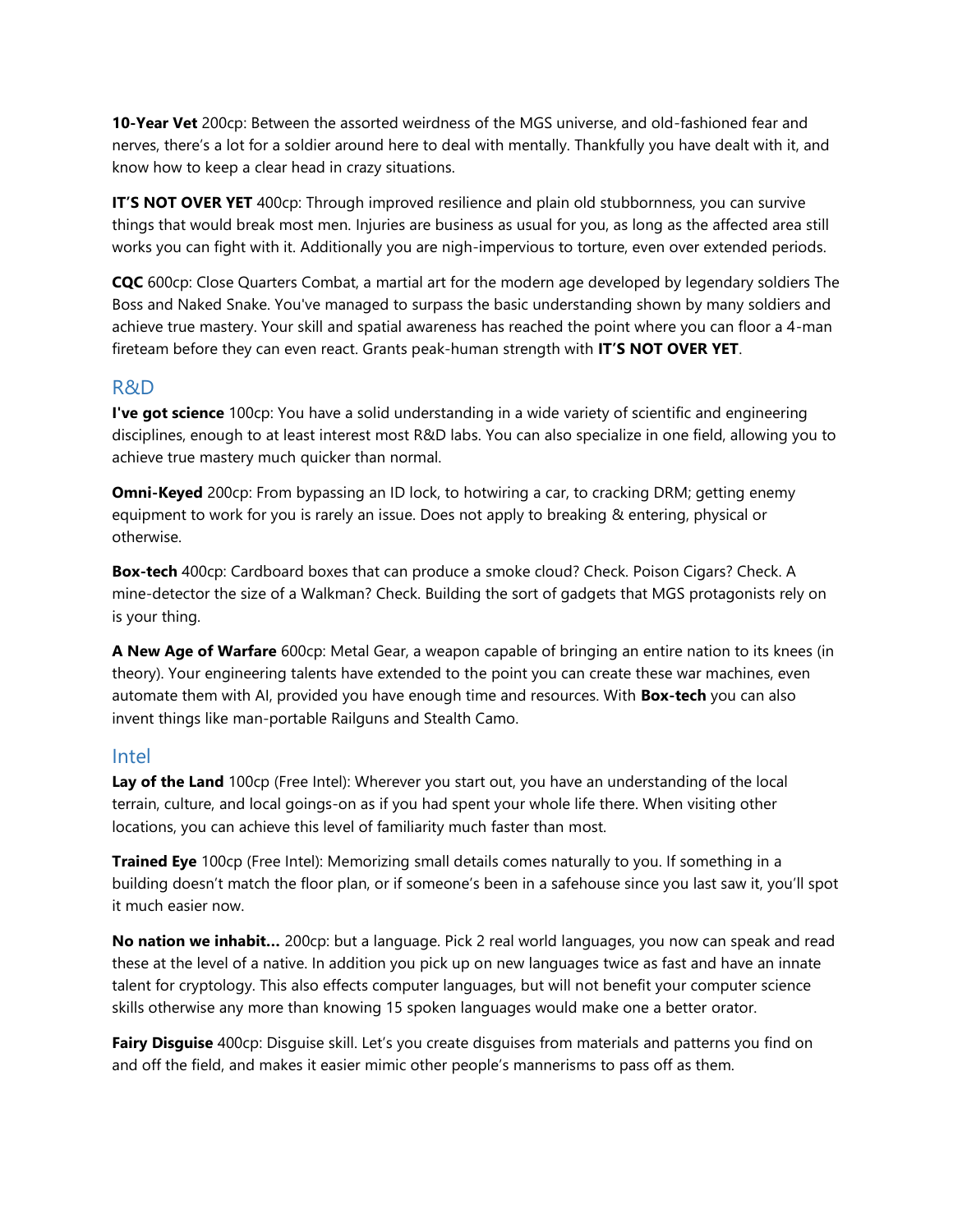**Phantom** 600cp: You might not be invisible, but it doesn't matter where your enemies are concerned. You have an intuitive understanding of moving unseen and unheard, and can usually judge how far you can push it without alerting someone. Can create improved camo patterns with **Fairy Disguise**, such as the Cobra unit patterns from Snake Eater.

#### Undiscounted

**Gun Enthusiast** 100cp: Intuitive understanding on how to use and maintain weapons. Helps when dealing with unfamiliar tech, though actually knowing what that button does is probably better.

**Here's to You** 100cp: Any stored music you collect is automatically added to a mental music player that gives you perfect recollection of the song, as if you were hearing it played live. In addition if you touch a set of functioning speakers you can have them begin playing music from that collection. Once the selected playlist ends, you move out of earshot, or someone turns them off, the speakers return to normal function.

**Marker Placed** 200cp: By standing still and focusing any of your senses on a person or object of interest for a second, you can "mark" its position, allowing you to track their position and movements. You can mark an unlimited amount of targets at one time, but the mark will be lost if the target moves beyond 500m from you, or if they fall outside the range of your senses for 30 minutes.

**Legendary Soldier** 300cp: Big Boss may have gotten his title from his skill as a soldier, but it wasn't what made him truly dangerous. MSF, Diamond Dogs, and Outer Heaven were built largely on Charisma. If you have something to passionately strive for, you too may bring together others under your banner.

-**You will forget what Hollywood taught you** 200cp: In addition you will have an easier time training those under you to effectively carry out your dream, through combat or otherwise. Rule of thumb is, assuming the person has the potential for it, but no prior experience, he/she can learn any 100cp perk from this jump in a year, 300cp in 5 years, and capstones in 10.

-**Shining Lights** +300cp (requires Legendary Soldier): Does not count towards drawback limit. Where once you had the potential to bring in followers, there is now inevitability. Unfortunately anyone who follows you appears to be cursed. At least a few times in this jump fate will see to it that a portion of people following your banner die as tragically as possible.

**Parasite** 750cp: You've been implanted with a modified version of the treatment created by Code Talker in the 1980s. Unlike the Skulls you have full cognitive and vocal function intact (barring drawbacks), like the skulls you will need to breathe and absorb a substantial amount of moisture through your skin. What does this get you? You can sustain yourself via photosynthesis, have exceptional visual perception (such as focusing on two different distances simultaneously), enhanced strength and durability, and you can turn invisible for short periods. Post jump you can switch back to being a mouth breather, in case you feel like dressing normally.

## Companion Options

**Soldiers without Borders** 25cp: Each purchase allows you to import a companion into this jump. Each companion gets any 1 signature weapon and 10 years of experience in the military/paramilitary organization of their choice (DARPA, GSG-9, Spetsnaz, ISI, etc.).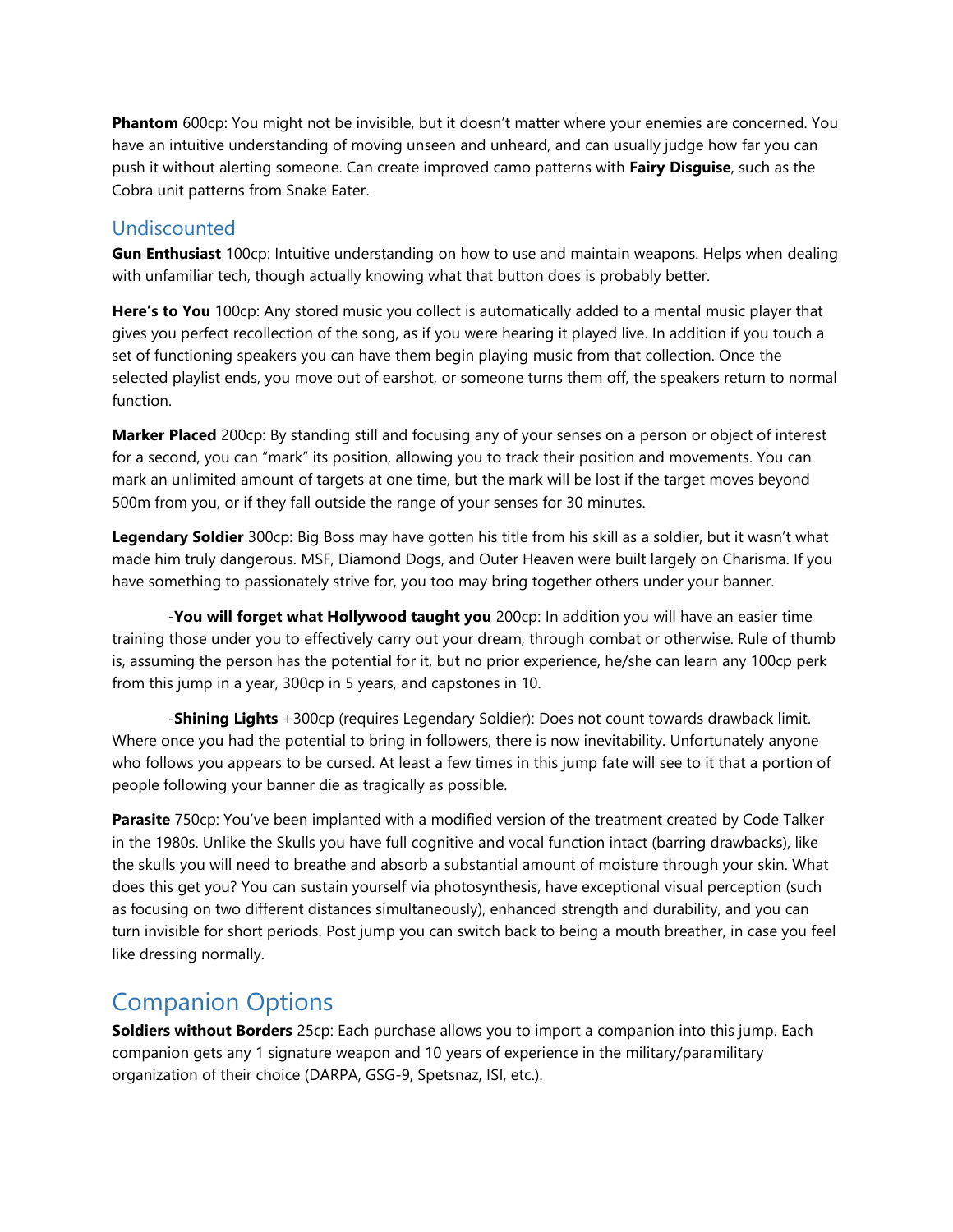**Sons of the Patriots** 200/400cp: Add a canon character as a companion without the need for a pod, as always the character must agree to join you and must survive to the end of the jump. 200cp for non-super powered characters, this includes the Snake siblings, but not cyborgs (with the exception of Venom). 400cp removes this limit.

**Les Enfant Terrible** 500cp: Turns out there's a clone of you running around, he has all the traits tied directly to your (presumably messed up) genetics. Roll 1d6+7 for starting age. Location is random place on earth, you won't know right away. Unfortunately this clone has a serious bone to pick with you, one you can't diplomance away, and some attitude issues likely stemming from being a living weapon. Still, if you manage to work through these issues, you might convince him to become a companion.

#### Items

As usual, items will return to warehouse if lost or destroyed.

#### **Weapons**

**Signature Weapon** (Free all): While it is guaranteed that the weapons listed here (or some local equivalent) will be available during your jump, buying weapons with CP provides experience with them as if you had trained in their use since childhood (yes, even the flamethrower). It also allows you to easily produce and customize ammo for these from your warehouse.

**Stun Knife** 100cp (Free for Drop-in): It's a knife, it's a stun gun, it's both! Battery Auto-recharges, keeps an edge with relatively little maintenance.

**Burkov** 100cp (Free for Combat Unit): 9mm pistol, modified to use an integrated, non-deteriorating suppressor.

**Arms Material D-114** 100cp (Free for R&D Unit): .45 ACP handgun, has superior stopping power compared to the Burkov, but rapidly wears out any attached suppressor when in use.

**Windurger No.2** 100cp(Free for Intel Unit): Non-lethal takedowns made easy with this tranquilizer pistol, safe and effective against anything from children to bears, poor penetration against armor.

**Arms Material MRS-4R** 200cp (Discount Combat/R&D): Workhorse Assault Rifle, provides an effective balance between range, accuracy, and ease of handling, bolstered by the wide array of available aftermarket options.

**Bambetov SV** 200cp (Discount Drop-In/Intel): Semi-automatic sniper rifle, uses existing components to reduce cost and ease repair. Provides effective long-range fire without sacrificing speed.

**RENOV ICKX TP** 200cp (Discount Intel/R&D): All the medical genius that went into the tranq pistol, now with a convenient long-range package! Compared to other options here, the bolt-action may seem to take a small eternity, but that's no issue for a discrete marksmen, right?

**URAGAN-5** 200cp (Discount Drop-in/Combat): A real rocket in your pocket, combines all the power and versatility of a shotgun with the close-quarters handling of a revolver.

**Fakel 46** 200cp (Discount Combat/Intel): A little less pocket, but a lot more rocket. For a grenade launcher this isn't the most potent thing available, but it's lightweight, compact, and can use multiple grenade types effectively.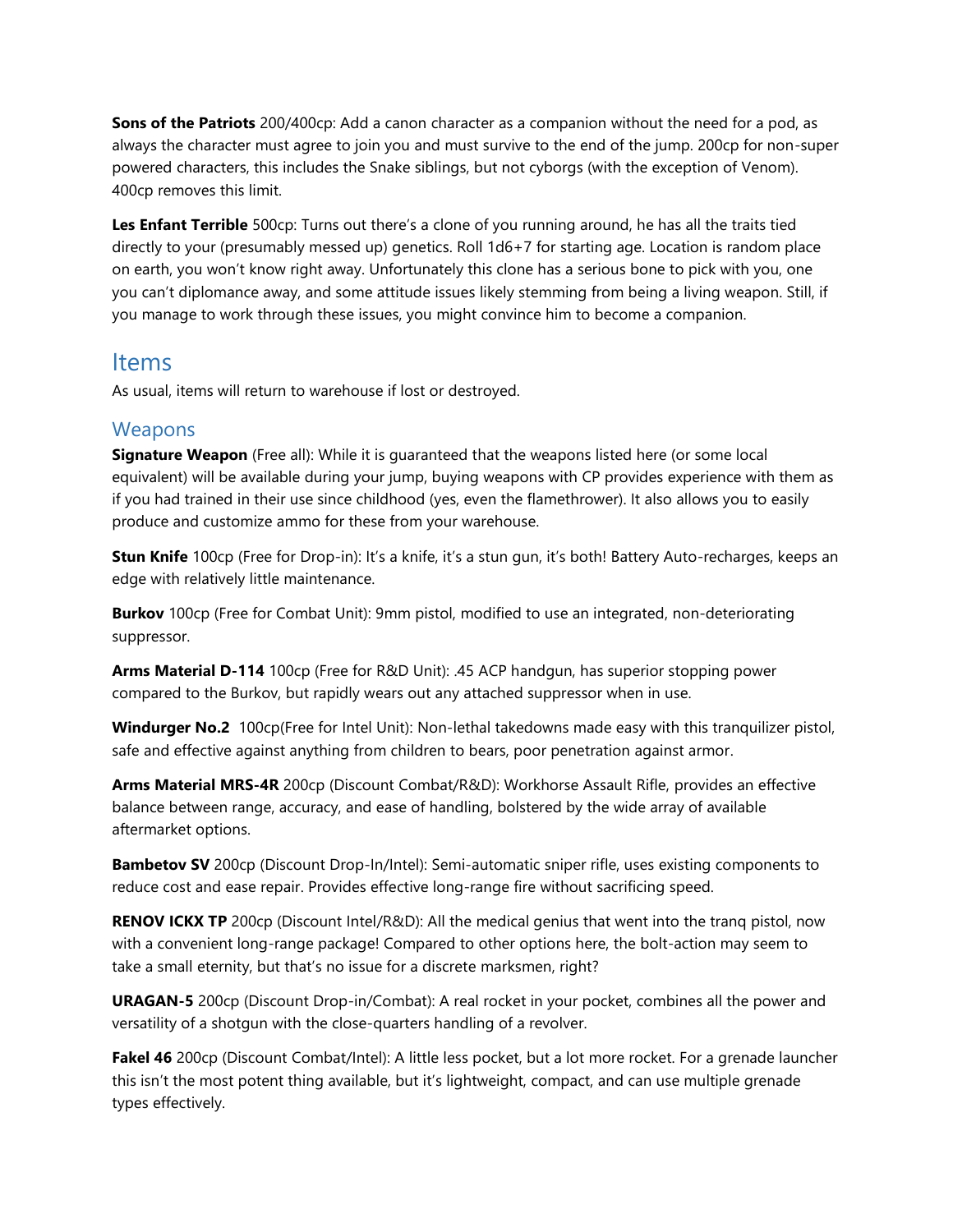**Portable Ballistic Shield** 200cp (Discount Drop-in/R&D): Sometimes you don't want what life throws your way, when that happens, it's good to have this slab of advanced alloy in the way. Effective against antipersonnel weapons while still being light enough to carry around. Will break under sustained fire.

**An Explosion?!** 200cp: Every 24 hours you get 15 total items from any combination of the following: Frag grenades, Smoke Grenades, Stun Grenades, Sleep Gas Grenades, Chaff Grenades, C4, or Claymore Mines. Spares disappear at the end of the day.

**Falkenberg Multi-Role** 250cp (Discount Combat): Reloadable dumb-fire rocket launcher, versatile and surprisingly accurate, but cumbersome to use.

**Flamethrower** 250cp (Discount Drop-In): It werfs exceptional quantities of flemmen, improved canister minimizes risk to user without compromising fuel capacity.

**Brennan Type 54** 250cp (Discount R&D): Massive sniper rifle designed to pierce cover and light vehicles. More subtle than the above two choices, but not by much.

**William Tell** 250cp (Discount Intel): Modernized crossbow, includes 5-shot magazine, mount whatever sights you want, and comes with variety of specialty bolts including shock and incendiary.

#### **Outfit**

**Naked Camo** (Free all): They know they want some of this, they're just too jealous to admit it. Olive Drab Fatigue Pants and tactical webbing (fair number of belts) allow you to carry gear with absolute minimum weight.

**Civilian Clothes** (Free all): Exactly what it sounds like, good to have undercover or on leave.

**Camo Fatigues** (100cp): Lightweight clothing in multiple patterns that help you blend into either wetland, snow, woodland, desert, or urban environments. 10cp each for additional patterns.

**Sneaking Suit** 200cp: Advanced materials in this full-body suit allows for quiet movement while protecting against small caliber bullets and knives.

**Battle Dress** 200cp: Heavy-duty gear rated against most anti-personnel rounds and light explosives, impedes stealth.

**Octo Camo** 400cp: Futuristic Armor provides moderate ballistic protection and strength-assistance for heavy loads all without compromising noise or mobility, surface can form new camo-patterns in a few seconds or adopt ones that you've bought/created.

**Exoskeleton** 600cp: All the benefits of being an early-model cyborg without the drawbacks! Improves speed and strength considerably, resists most anti-personnel weapons, all with minimal bulk or noise. Requires occasional recharge.

#### **Gadgets**

**The Box** (4x Free): It's a cardboard box, exactly what it looks like. Folds up for easy storage. Fully repairs itself every 8 hours. Any shipments labels and the like attached to this seem official. Camouflage you've found/bought/purchased can be added to the box without making it seem suspicious.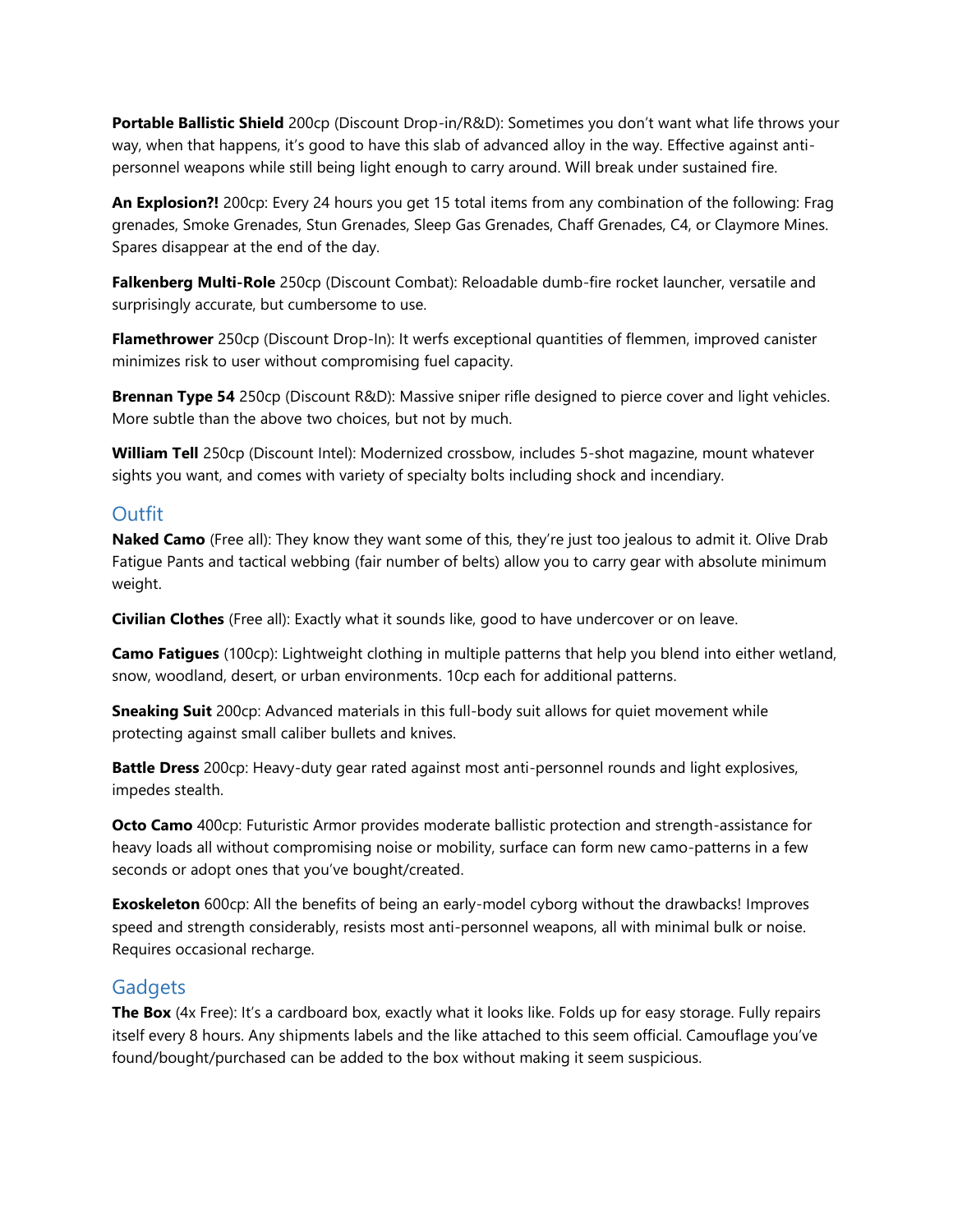**What was that noise?** (Free): It's not actually an empty magazine, but this hollow plastic box will do for your needs. It's always in your pocket when you need it, light enough for long throws, makes a loud clacking noise that always seems to fool guards, and disappears when it settles.

**GMP** 50cp: Paper bills that, when shown to the right people, seem to allow absconding with items freely, though further research may be needed. Each purchase provides purchasing power equivalent to \$50000 in today's currency.

**Phantom Cigar** 50cp: Cigar-shaped vaporizer produces a compound that, when inhaled, makes time appear to move dramatically faster. Stress hormones quickly counteract the effect. Good for killing time.

**A Hideo Kojima Game** 50cp: All metal gear media in one custom player! Yes, even Ghost Babel.

**Idroid** 100cp: PDAs are lame anyways. This hardy device actually works fine for that, but it can also display maps via its holographic projector or act as a military-grade radio. In addition, when plugging in to another electronic device via all-purpose data jack, the Idroid heuristically interfaces with the device, creating new UI and transferring data as needed.

**Codec** 100cp (50cp with **Idroid**): This nanomachine injection allows you to have secure communication across any radio frequency by sub vocalization.

**Active Sonar** 100cp: Can detect moving objects nearby using sonic pulses outside of human hearing range. Recharges automatically.

**Night-vision Goggles** 100cp: Dual-band goggles provide light-enhancement and thermal detection for good visibility not only at night but a wide variety of low-visibility situations. Still, not recommended for brightly-lit areas.

**The One-Hundred CP Man…** 100cp: First, take 1 purchase of the **Phantom Pain** drawback for 0CP. That limb/eye is now replaced by cutting-edge cybernetics. On top of retaining full functionality, plus you can add neat gadgets depending on the limb, such as rocket punches, enhanced vision modes, or deployable wheels. In case you want some things pre-made…

-**Implanted Solid Eye** 50cp: Augmented reality HUD and zoom functionality, all without screwing up your other eye's vision. Can be integrated with **Idroid, Active Sonar,** and/or **Night-vision Goggles** for free if purchased with CP.

-**Stun Arm** 100cp: Where the stun-knife goes for portability and convenience, this goes for raw power. You could use this on three soldiers holding hands in ceramic-plated armor and would knock them all out cold. You can even fry electronics with this.

-**Ninja Run** 100cp (requires both legs): Allows you to run at ~50kph for extended periods.

**Soliton Radar** 200cp: Displays position and direction of living beings and cameras within 100m. Can be jammed by enemies if they know you're there.

**Fulton Recovery System** 200cp: Like the Fulton air-recovery system in real life, this can retrieve persons of interest with a combination of balloons and a pickup aircraft. Unlike the real Fulton system there's no need to arrange pickup in advance, as the aircraft always seems to appear right where and when it's needed, even in hostile airspace. As long as you have open sky and a few safe seconds for the balloon to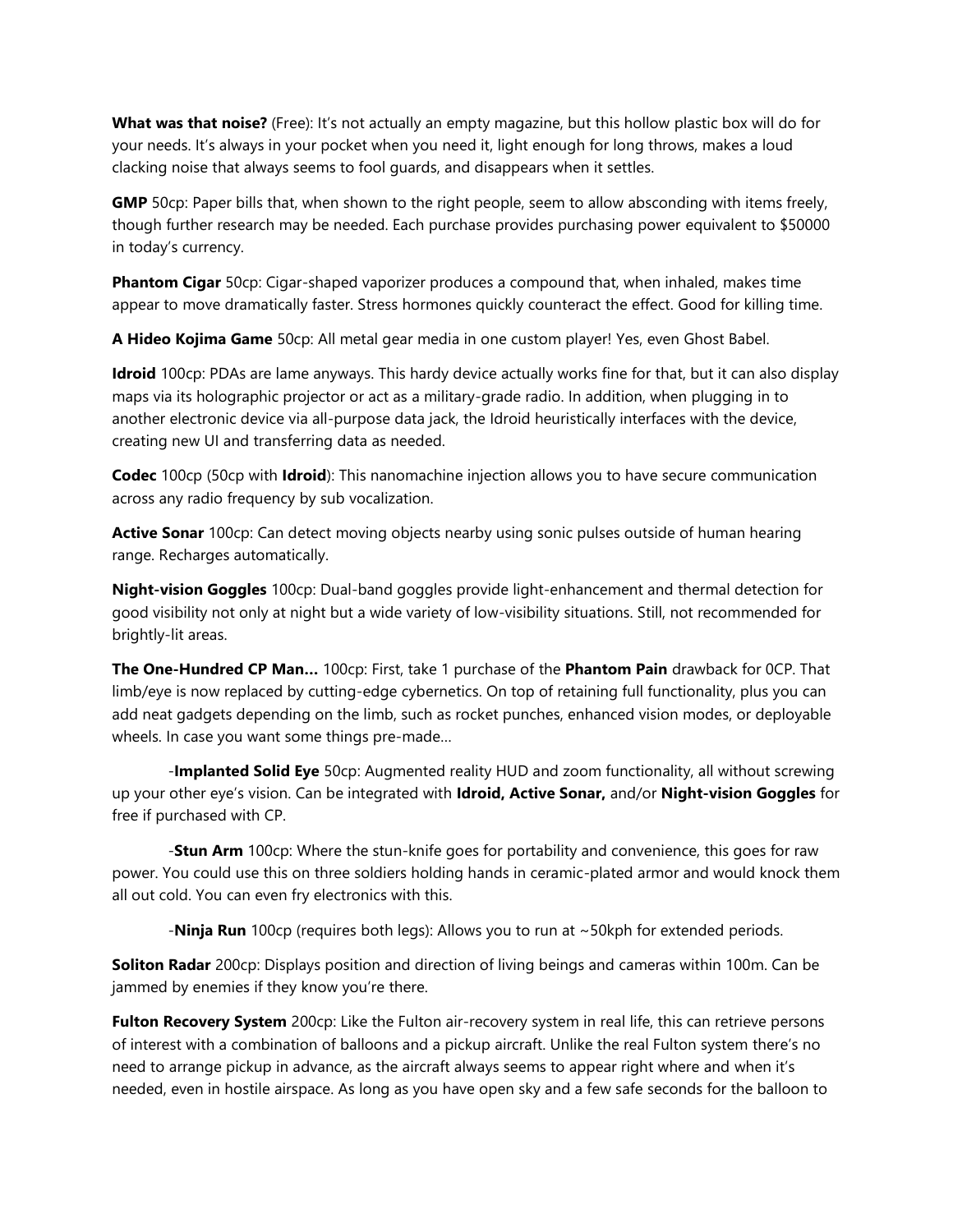lift off, anything 10 tons or less is guaranteed to reach its intended destination (provided you know where that is and it's accessible from the air). You have 24 balloons, which return to your warehouse after delivery completes.

If you have a warehouse portal, you can use wormhole recovery for indoor retrieval and preventing interception.

**MSF Curry** 200cp: The last word in battlefield rations. Nutritious, convenient, damn tasty, and it will keep for a good century or two. Includes recipe and compatibility with warehouse food dispenser.

#### Metal Gear!

Yep, we're going there jumper.

All items from this section come with their own hanger, attached to your warehouse as a separate annex. The hanger will repair and re-arm the metal gears over time, but you'll have to source any additional nuclear warheads personally. (First warhead is always included)

Like other items, these will return to your hanger if destroyed or rendered unreachable. Unlike other items, they will not be automatically repaired, nor will they return if hijacked (unless the hijacker loses it).

**Walker Gear** 400cp: Where most Metal Gears are meant to bridge the gap between infantry and artillery, this single-pilot bipedal weapon does so between infantry and armor. Walker gears can keep a steady 32kph across virtually any terrain imaginable while protecting the pilot against small arms fire. The walker gear comes equipped with either a minigun or 4-shot rocket pod, as well as two sidearms of your choice (in jump or current possession).

**D-Walker** 600cp: A unique variant of the Walker Gear designed for special operations. In addition to all the Walker Gears functions, D-Walker can enter "Running Mode", reducing its noise and increasing its top speed to 64kph at the cost of reducing agility. D-Walker also includes a task arm, capable of lifting 140kg and non-lethally punching out infantry.

**AI Weapon** 800cp: Pick either Pupa, Chrysalis, Cocoon, or Battle Gear.

Pupa, the first AI weapon developed by the Peace Sentinels, is a fast-attack weapon using both air cushions and articulated treads for movement. Its weapons are 6 Heavy Machinegun turrets and 4 launchers for its "shock units", devices which channel electrical bursts from Pupa to disable people and machines alike.

The 2<sup>nd</sup> Peace Walker Prototype, Chrysalis, is a giant VTOL craft. It can attack with its chain gun, ATG missiles, and Railgun.

The  $3<sup>rd</sup>$  AI weapon, Cocoon, breaks trends by ignoring speed in favor of an enormous quantity of weapons. This quad-treaded monstrosity possesses an artillery cannon, 6 Miniguns, 8 Light Machineguns, Mortars, Guided Missiles, and a manipulator Arm.

The first known weapon designed specifically to counter bipedal weapons and Metal Gears. Not much is known about this quadrupedal tank save that its nimbleness and fire-control systems are designed to rival Walker Gears, and that its primary weapon is a high-yield Railgun.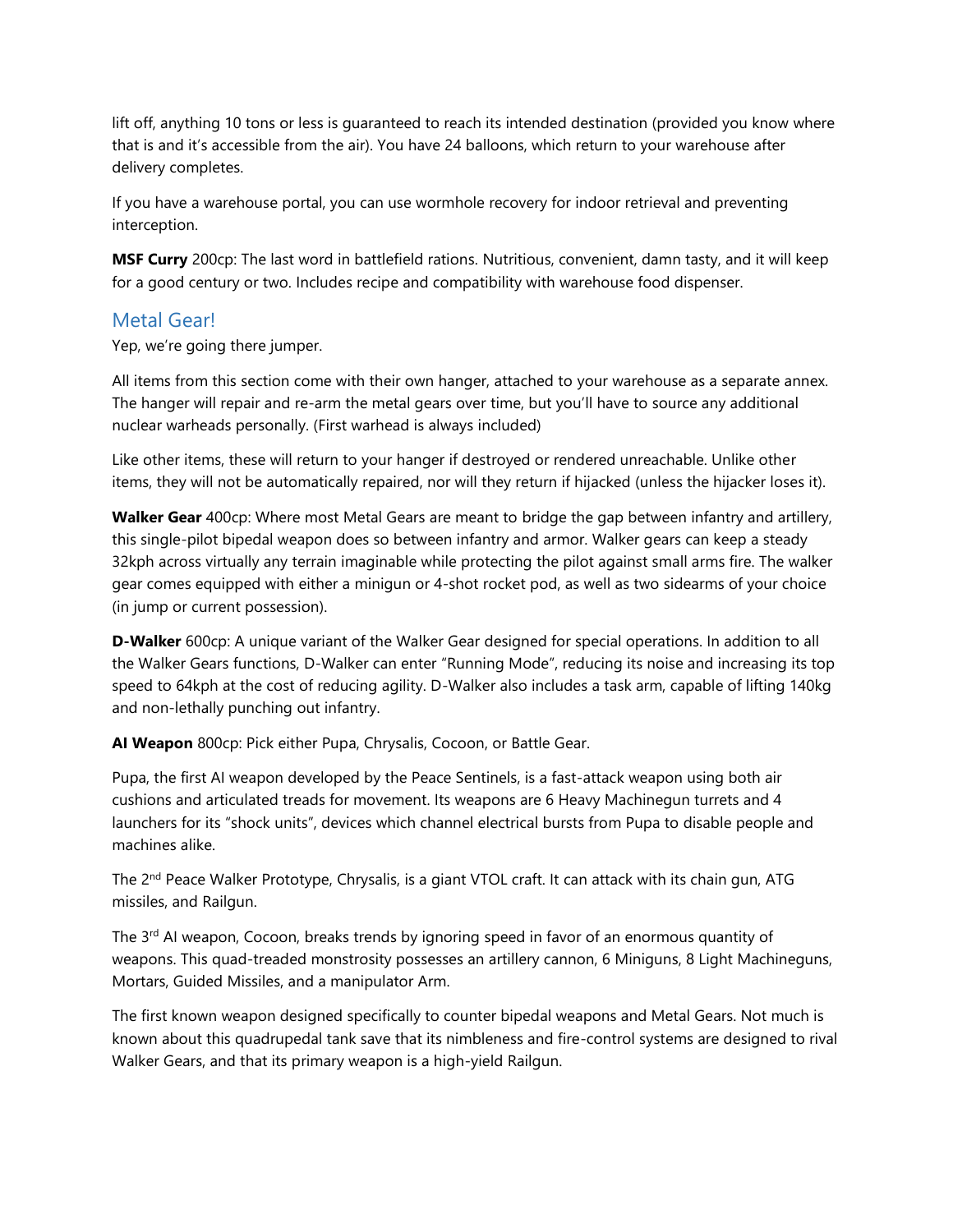**Shagohod** 800cp: Metal Gear before Metal Gear. This supertank uses rocket-boosters to effectively turn its Intermediate Range Ballistic Missile into an Intercontinental one. In addition, the Shagohod can navigate rough terrain with its articulated augur drives, and defend itself from attacks with multiple HMGs and SAMs.

**Classic Metal Gear** 800cp: About as no-nonsense as these things got. A 60mm cannon, some machine guns, two legs, and an ICBM.

**Peace Walker** 1000cp: The last word in Deterrence (?). The fully sapient AI, patterned after The Boss, is designed to carry out nuclear retaliation without human assistance. Despite that, Peace Walker does not actually carry Ballistic Missiles, instead it uses an advanced ECM system to evade detection as it enters enemy territory and self-destructs with a >50 Megaton bomb. In addition, should a ground attack be attempted against it, Peace Walker possesses multi-purpose missile and mine launchers, flamethrowers, and a "Paralysis Beam" that incapacitates infantry.

Unlike the original Peace Walker, you may dictate conditions in which it can initiate a First Strike, or retaliation against non-nuclear attacks, however a manual override is not possible; The Boss AI must analyze the situation and come to the conclusion itself.

**Metal Gear ZEKE** 1000cp: The unused Ace in the Hole for MSF. This is the most modular Metal Gear in existence. Includes machine guns, a railgun, and the ICBM launcher as standard. You also get one of the following: Guided all-purpose missiles, tank cannon, arc weapon, or defensive EMP. ZEKE can be set for human or AI control from the hanger.

**Metal Gear REX** 1200cp: What most people think of when they hear "Metal Gear". In theory this Metal Gear appears to function as a cheaper version of ST-84, with a railgun, dual miniguns, missiles, and a laser cannon. What this ignores is REX's special trick; its nuclear warhead is fired by railgun, meaning that it's nigh undetectable compared to an ICBM.

**ST-84 Custom** 1200cp: The weapon that learned to walk upright. Where most nuclear metal gears are armed purely for self-defense, Sahelanthropus was designed to be the center of attention. It has a fairly standard set of munitions, dual auto-cannons, all-purpose homing missiles, flamethrower, and railgun. What makes ST-84 formidable is the use of Metallic Archaea technology. Firstly it can disperse a red "mist" about itself that rapidly deteriorates vehicles within 200m. Secondly it has a segmented blade that can create volatile fissures in the ground.

Unlike the original, this version can accommodate an adult pilot and perform as shown without "external" assistance.

**Mk2 RAY** 1400cp: Desperado Enforcement's take on the anti-MG weapon. In addition to enhanced strength and durability, this version also sports a reworked loadout consisting of: dual machinegun turrets, long and short range missiles, a short range plasma beam, and massive "Heat Blades" on each wing. Unlike the original RAY, this Metal Gear is purely AI. Where Peace Walker's AI had careful and sound judgement, this RAY's AI has bloody-minded tenacity, determined to defy the cannon-fodder legacy of its model.

**ARSENAL Gear** 1600cp: That's no mech, that's a submarine! Technically this isn't a Metal Gear, but it's treated as one. Unlike the original this doesn't come with RAYs or your own commando team. What it does have is a NON-SAPIENT AI that allows you to captain the ship solo, enough cruise missiles and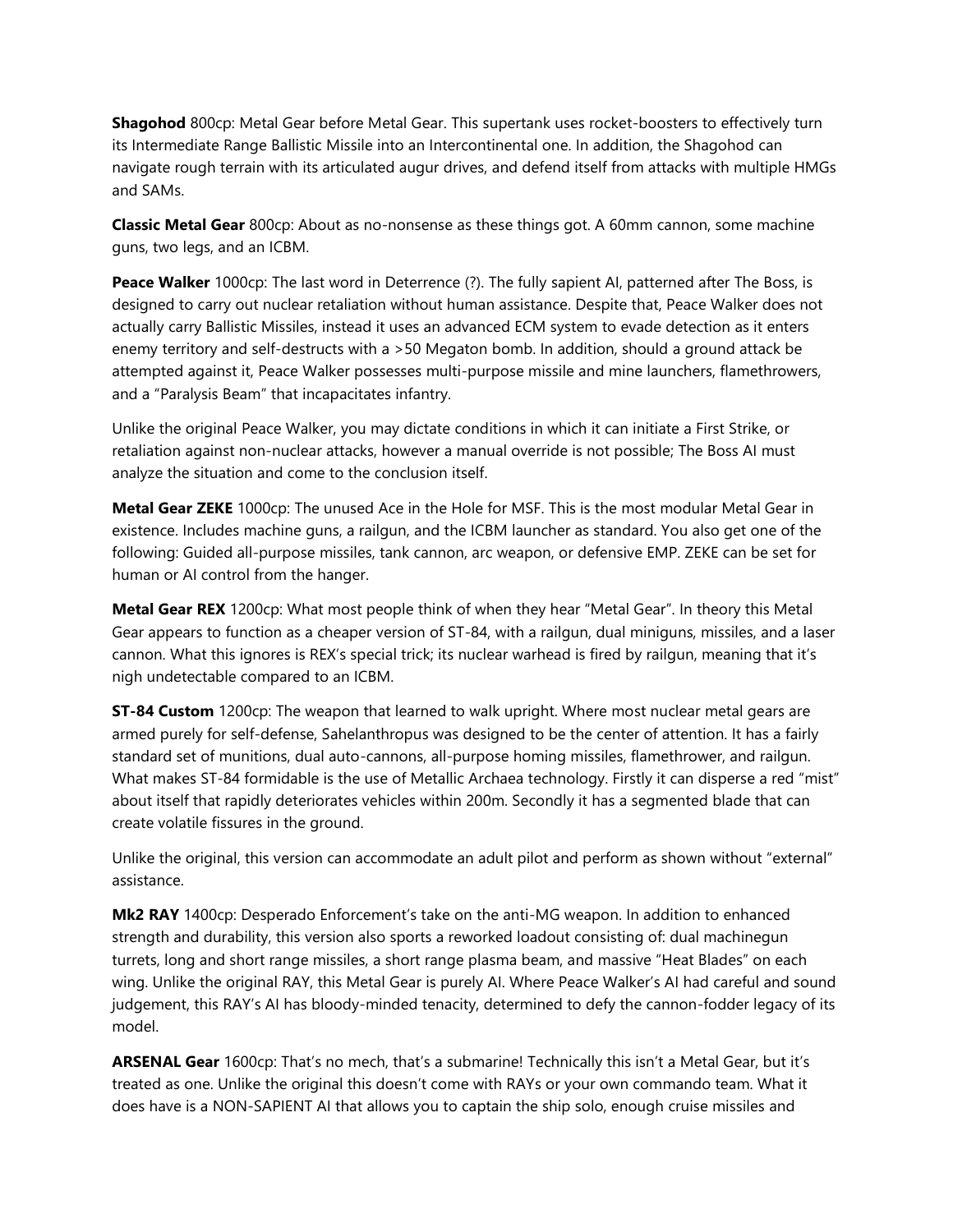torpedoes to take on an army, an advanced Electronic Warfare suite, and one purified hydrogen warhead. The yield on this is  $2<sup>nd</sup>$  only to Peace Walker's bomb, and unlike most nukes the radiation is gone in hours rather than years.

## **Drawbacks**

+800cp limit

**War Has Changed** +100cp: As soon as this jump completes, proceed immediately to the Metal Gear Rising Jump, while the rules for that jump remain the same, the results of your actions in this jump carry over, hope you didn't screw things up too bad...

**Superstitious** +100cp: You believe wholesale in any and all myths you come across; Santa Claus, Dracula, Bigfoot, even if you rationally convince yourself otherwise a part of you will always be convinced.

**Metal GEAR?** +100cp: You repeat everything said to you like some kind of human parrot, hope you like people thinking you're an idiot.

**The Phantom Pain** +150cp each (up to six purchases): You lose an arm, a leg, or an eye. Eyes are replaced with sick eyepatches, limbs are replaced will functional, but inferior, prosthetics. Phantom limb is optional, traumatic memories of dismemberment are not.

**I.B.S** +200cp: You constantly shit yourself, and no one wants to go near you unless they want to murder you.

**Weirdness Magnet** +200cp: For some reason, all the weird events of the Metal Gear series happen around you. Ghosts roam the earth? You're the one they're haunting. People with supernatural powers in the area? You'll be meeting at least once. Someone needs to monologue about "memes" or something? You look like a good listener to them.

**The Man who sold the World** +200cp: You aren't who you think you are, that or jumpchan herself has been fooled. Either way there's another, near identical "you" running around somewhere, and the chain continuing is based on his/her survival, not yours. Unfortunately you'll wish this wasn't the case as this person is kind of an asshole compared to you. Also no, you can't take your doppelganger with you.

**Empathy** +300cp: You feel any strong negative emotions in your vicinity as if they were your own. Not susceptible to emotional control or mood effecting perks.

**Wetwork** +300cp: Seems you've managed to piss off someone very powerful. You'll be facing regular attack regardless of your location from a random elite unit determined by your starting time. This might mean a couple Skulls, a squad of FROG troopers, a platoon of the Ocelot unit, a combination of the above, or something else entirely. No matter how many you kill, more will come, but numbers will scale inversely with individual ability.

**Vocal Cord Parasite** +400cp: It appears you've been infected with every conceivable strain of the vocal cord parasite, and a super-resistant version at that. For the duration of the jump, if you speak in any kind of language (humming is okay), the parasite will not only begin to rapidly consume your lungs, but even if you survive it, anyone else in the world who speaks that language will begin to develop the same symptoms, including companions.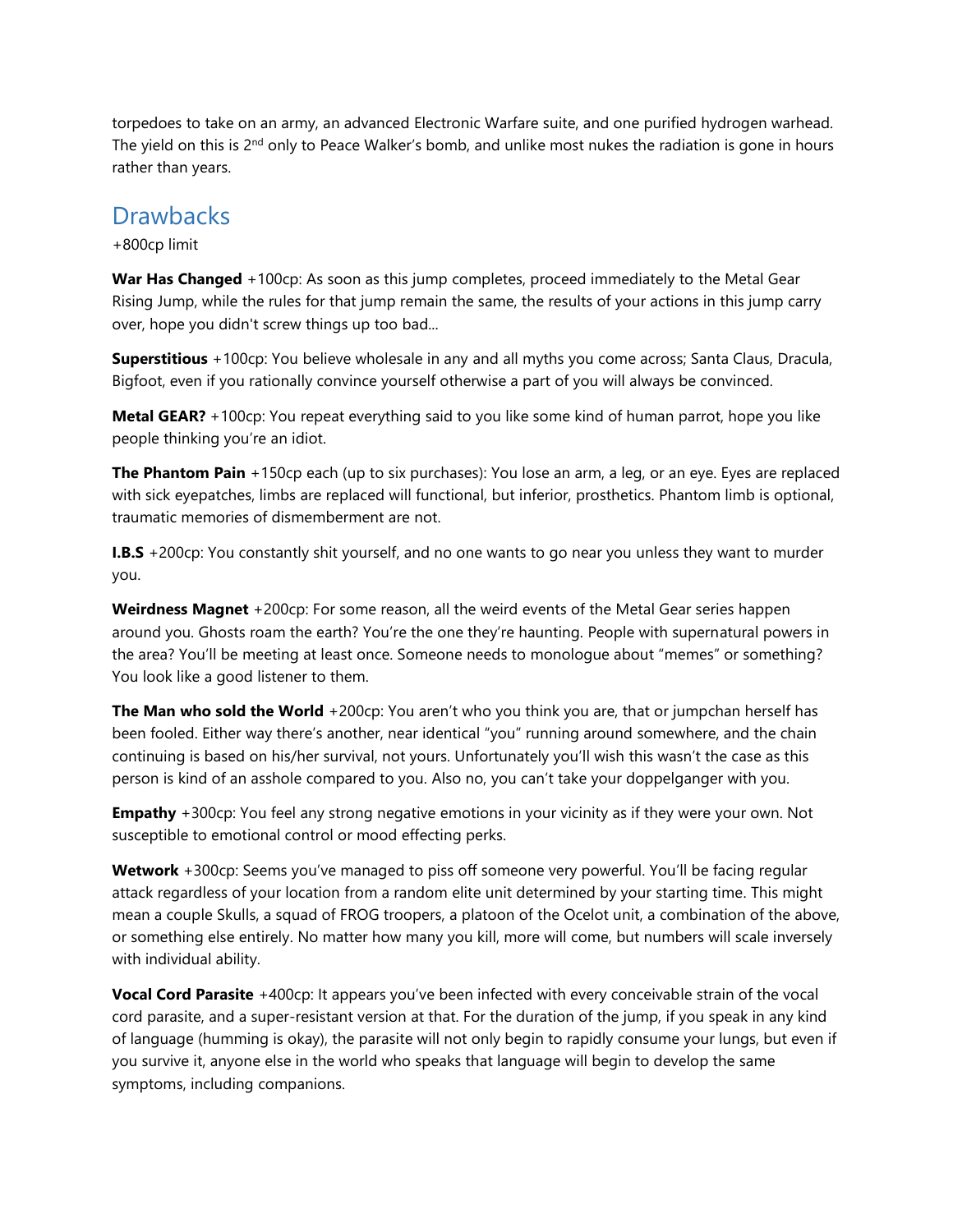**Jumper's lived a hard life** +400cp: Turns out Solid and Liquid weren't the first clones of Big Boss, they were just the first successes. You are now on the hit-list for Foxdie, you're stuck with a blonde mullet and bad accent, and without treatment you'll biologically be hitting at least 80 years old by the end of your jump. You don't even get the cool abilities of the Snake Siblings.

**Chronic Backstabbing Syndrome** +500cp: You can't, stop, betraying people. Expect people to mistrust you as no one can decipher your true allegiance (hint: you probably don't have one).

**Chain of Revenge** +600cp: At the start of your jump (or sometime during your background), someone crossed you gravely. Not only will this pain tear at you emotionally until either jump's end or your revenge, but any attempt at the latter will inevitably draw others into a cycle of retaliation. These people may be associates of your target, or simply people you pissed off on the way. But they will all be willing and able to inflict a similar level of anguish as the first. In addition, these people will make their own enemies as the conflict escalates over time.

# **Scenarios**

Take as many as you want, or none. All are free.

**FOB**: On the plus side, a fully-constructed copy of Motherbase is now added as an annex to your warehouse in an endless, interdimensional ocean (don't go in the water). Downside is that, for the duration of the jump, all your warehouse goodies are stuck, exposed, in each core platform. PMCs seem to be coming out of the woodwork in hopes of making off with your stuff, and no matter what you do, they always seem to be able to find a way into your base and find weaknesses in your security measures. If you can manage to identify attackers, you're welcome to pay them a visit a reclaim you things, with interest even. Bear in mind though, they can replicate your techniques as well as they adapt to them.

**Force of the Times**: Ignore your location roll, you now begin in Arlington National Cemetery, right as the newly-christened Big Boss pays his respect at the grave site of The Boss. You must survive from this point all the way to the canon fall of Outer Haven, in 2014.

**Legacy of the Boss**: Within the duration of your jump, and before 2014, you must truly defeat the Patriots. The first obvious step here is to disable the AIs themselves, but in addition you must snuff out their memes from the face of society. Rule of thumb: If the War Economy or an organization like World Marshal is culturally allowed to exist, you've failed. If you started your jump before Operation Snake Eater, you'll need to prevent CIPHER from forming in the first place. In addition, if you took **Force of the Times**, any attempt to destroy them or mitigate their expansion prior to 2004 will fail, no matter what. Once 2004 hits, only then will you be able to strike back.

# Ending

Go home or stay here

Or you could keep jumping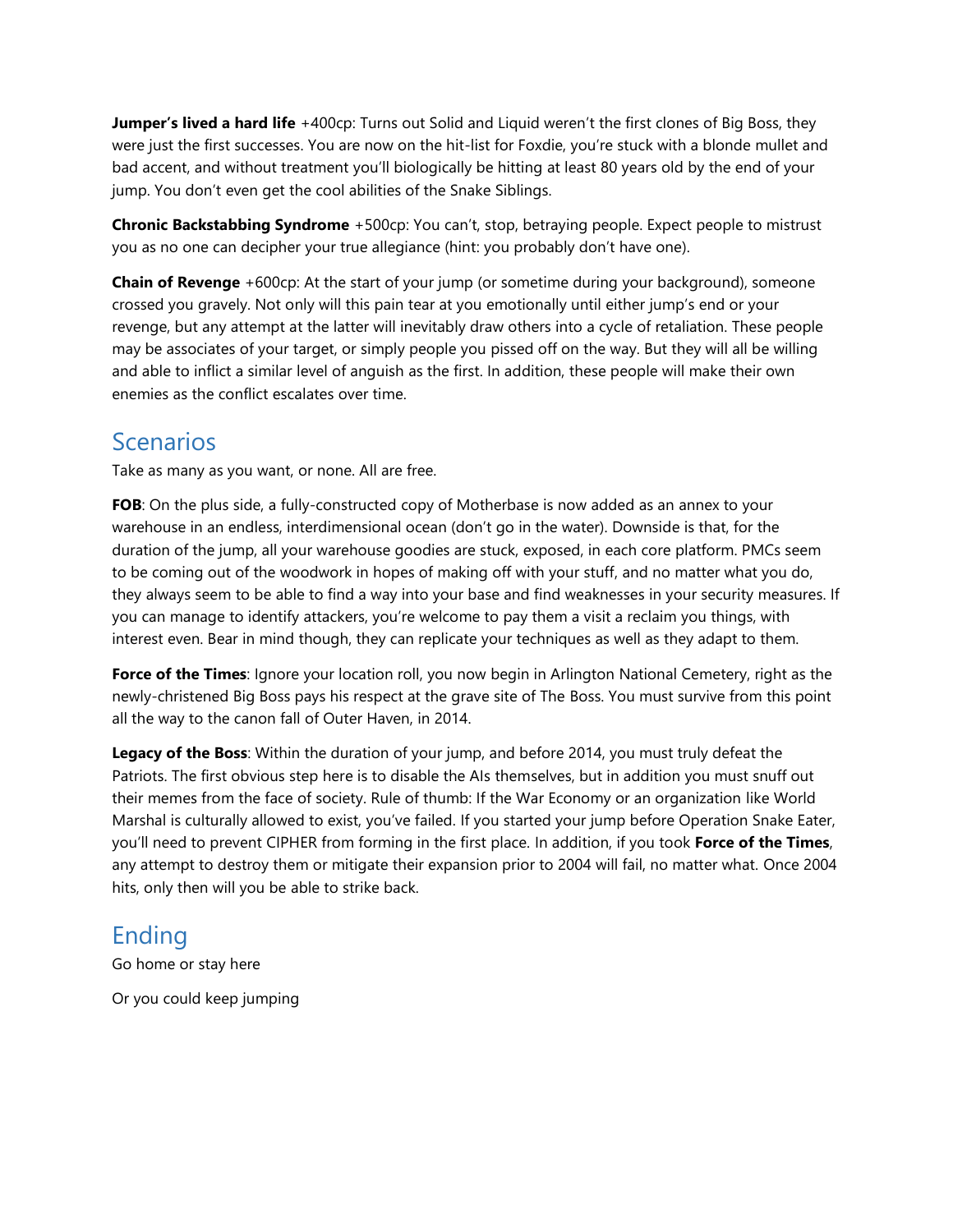## **Notes**

**FOB** means all the contents of your warehouse have been ejected onto the base, at the end of the jump (assuming victory), objects from the warehouse that remain in your possession will be sorted back in gratis, but anything that was stolen that you haven't retrieved by jump end is GONE.

Typically you can expect 6-8 invasions per year, usually by small teams of infiltrators. Larger assaults are possible, but unlikely to happen more than once or twice in the jump (unless you took **Force of the Times**).

You can increase or decrease the frequency and effectiveness of invasions by changing the opinions and readiness of the invading factions. Forge a close bond with another PMC and they may help defend you. Push a PMC hard enough and they may try to take revenge when they aren't ready.

Or they might settle for destroying the place, that'd be bad too.

R&D in these groups is off the charts, given enough time they can even learn to deal with things like magic. Depending on the complexity there might not be enough time in the jump for it, but the more data they have on it the faster their research will go, if they can capture artifacts research will accelerate even further. Keep in mind they are employing wormhole tech just to reach the FOB to begin with.

Like in the game, if you ID the intruders you can perform a retaliatory strike against them. Unlike the game the location and setup of the enemy base can be anything imaginable in MGS Earth, even space stations with enough tech and resources (hard-cap at Low Earth Orbit).

Despite the appearance of water, the stuff your base is sitting in is not an ocean. Keeping a boat docked to FOB should be fine, but whatever you do, don't try to go swimming.

Post-jump, your FOB can be deployed into open waters once per jump at any time. You may choose how quickly the FOB deploys, but keep in mind several thousand tons of water being displaced in an instant won't leave a good impression on the neighbors. The version attached to real space can be upgraded and expanded, changes applying to the extradimensional version via superposition. Keep in mind though this will increase the time required for safe deployment, and if more exotic materials are included, they will have to be sourced in advance.

Deployed FOBs will persist after you leave the jump, but stored assets will come with you unless you deliberately abandon them there.